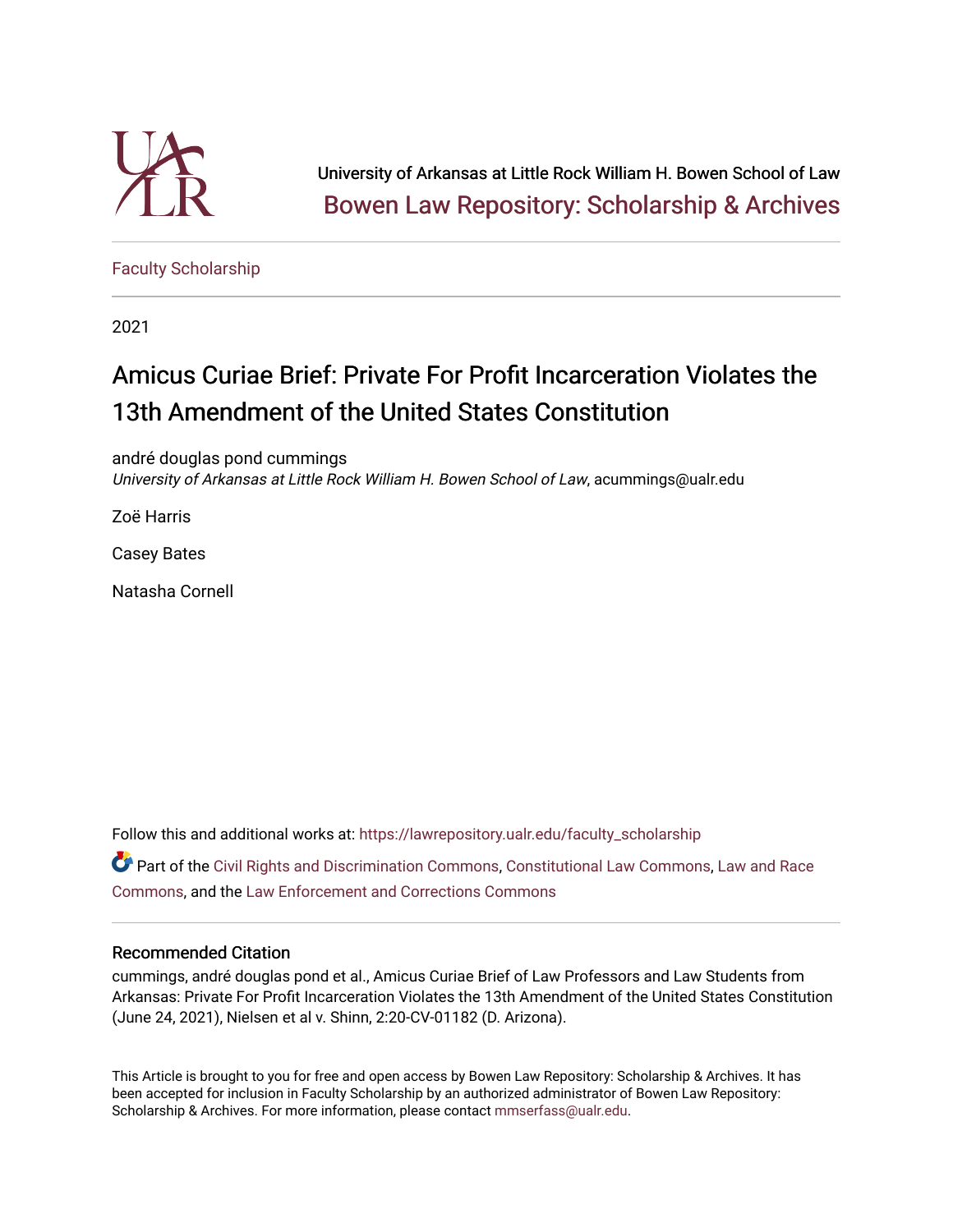| $\mathbf{1}$<br>$\overline{2}$ | Amy Pritchard (admitted PHV)<br>17 Possum Song Trail                                   |                                                                                          |  |  |
|--------------------------------|----------------------------------------------------------------------------------------|------------------------------------------------------------------------------------------|--|--|
| 3                              | Perryville, AR 72126<br>206.351.9391                                                   |                                                                                          |  |  |
| $\overline{4}$                 | ampritchard@gmail.com                                                                  |                                                                                          |  |  |
| 5                              | Attorney for Amici                                                                     |                                                                                          |  |  |
| 6                              |                                                                                        |                                                                                          |  |  |
| 7                              |                                                                                        |                                                                                          |  |  |
| 8                              | UNITED STATES DISTRICT COURT                                                           |                                                                                          |  |  |
| 9                              |                                                                                        | <b>DISTRICT OF ARIZONA</b>                                                               |  |  |
| 10                             | Jeffrey Nielsen and Brian Boudreau on                                                  |                                                                                          |  |  |
| 11                             | behalf of themselves and all others<br>similarly situated; and Arizona State           |                                                                                          |  |  |
| 12                             | Conference of the National Association for<br>the Advancement of Colored People, as an | Case No. 2:20-cv-01182-PHX-DLR(JZB)                                                      |  |  |
| 13                             | organization and on behalf of its members,                                             |                                                                                          |  |  |
| 14<br>15                       | Plaintiffs,<br>V.                                                                      | <b>AMICUS CURIAE BRIEF</b><br>OF LAW PROFESSORS AND LAW<br><b>STUDENTS FROM ARKANSAS</b> |  |  |
| 16                             | David Shinn, Director, Arizona                                                         |                                                                                          |  |  |
| 17                             | Department of Corrections, Rehabilitation<br>& Reentry, in his official capacity,      |                                                                                          |  |  |
| 18                             | Defendant.                                                                             |                                                                                          |  |  |
| 19                             |                                                                                        |                                                                                          |  |  |
| 20                             |                                                                                        |                                                                                          |  |  |
| 21                             |                                                                                        |                                                                                          |  |  |
| 22                             |                                                                                        |                                                                                          |  |  |
| 23                             |                                                                                        |                                                                                          |  |  |
| 24<br>25                       |                                                                                        |                                                                                          |  |  |
| 26                             |                                                                                        |                                                                                          |  |  |
| 27                             |                                                                                        |                                                                                          |  |  |
| 28                             |                                                                                        |                                                                                          |  |  |
|                                |                                                                                        |                                                                                          |  |  |
|                                |                                                                                        |                                                                                          |  |  |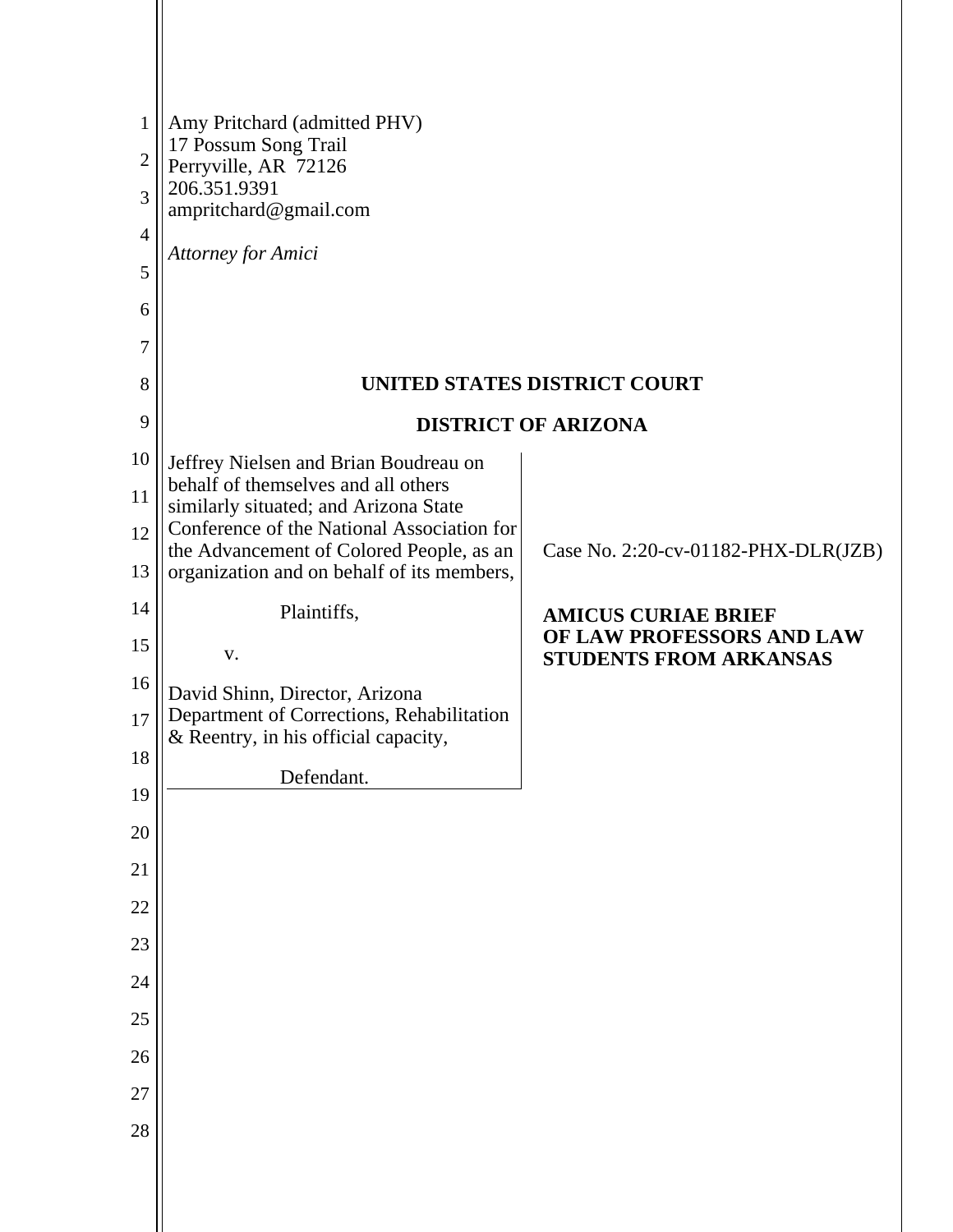| $\mathbf{1}$   | <b>INTRODUCTION</b>                                                                           |  |
|----------------|-----------------------------------------------------------------------------------------------|--|
| $\overline{2}$ | The Thirteenth Amendment to the United States Constitution outlawed chattel                   |  |
| 3              | slavery in the United States following a violent Civil War and a chilling era of slavery      |  |
| $\overline{4}$ | conducted primarily in the nation's southern states. In passing this Amendment,               |  |
| 5              | Congress included a clause that excepted a certain population from this general               |  |
| 6              | prohibition, namely, prisoners. In what has become known as the "punishment clause,"          |  |
| 7              | Section I of the Thirteenth Amendment states explicitly "Neither slavery nor involuntary      |  |
| 8              | servitude, except as a punishment for crime whereof the party shall have been duly            |  |
| 9              | convicted, shall exist within the United States, or any place subject to their jurisdiction." |  |
| 10             | U.S. Const. amend. XIII (emphasis added). Amici here argue that the Thirteenth                |  |
| 11             | Amendment intended to end private chattel slavery, full stop; the Thirteenth                  |  |
| 12             | Amendment's punishment clause was never intended to support, enable or promulgate             |  |
| 13             | private, for-profit re-enslavement of American citizens.                                      |  |
| 14             | Despite this intention of the Thirteenth Amendment to end private for-profit                  |  |
| 15             | chattel slavery, the punishment clause has regrettably evolved into a loophole that has       |  |
| 16             | allowed and continues to allow American prisoners to be re-enslaved by private parties        |  |
| 17             | and corporations for money. Southern states in the 1800 and 1900s discovered ways to          |  |
| 18             | avoid this prohibition by enacting laws that bastardized the punishment clause, allowing      |  |
| 19             | re-enslavement of newly freed Black Americans. This re-enslavement by private profit          |  |
| 20             | centers took the form of southern state Black Codes and Convict Leasing. Today, in the        |  |
| 21             | 21st century, this private profit center re-enslavement has taken the form of private         |  |
| 22             | corporations like CoreCivic, the GEO Group, and others usurping the government                |  |
| 23             | function of citizen incarceration and are maximizing profits from the bodies of prisoners     |  |
| 24             | and the prison labor that these prisoners engage. Both Black Codes and Convict Leasing        |  |
| 25             | violated the Thirteenth Amendment (as evidenced by Congressional prohibitions through         |  |

26 later legislation, like the Civil Rights Acts of 1866 and 1875).

27 28 Today, this bastardization of the punishment clause continues, through the likes of private, for-profit prison corporations that treat prisoners as commodities and profit from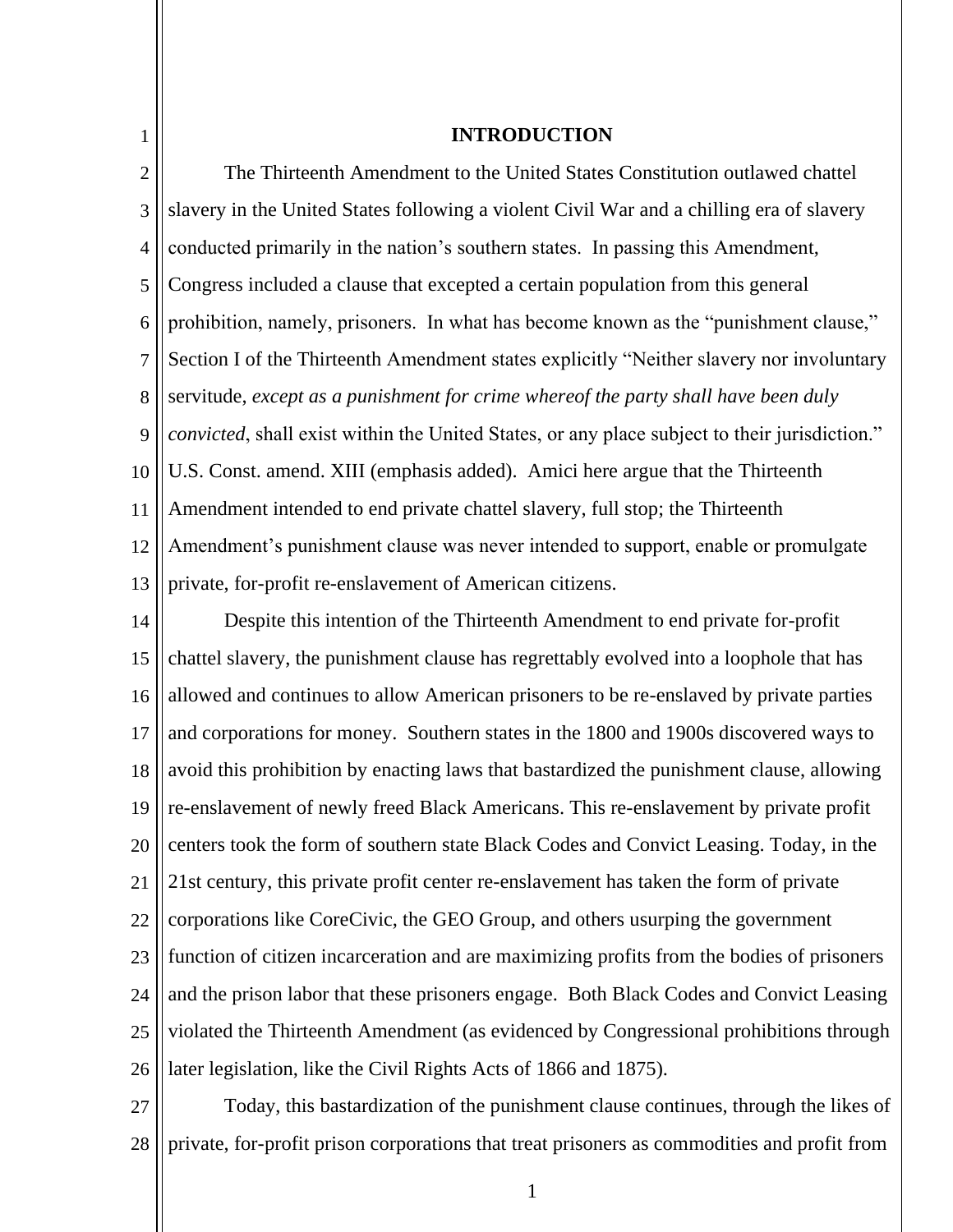1 2 their often-free labor in violation of the Thirteenth Amendment. Private prison corporations violate the Thirteenth Amendment by enslaving prisoners for profits.

3 4 5 6 7 8 9 10 11 12 13 14 15 16 17 Amici note here that the Amended Complaint plainly states Thirteenth Amendment claims in the alternative: First, that the prohibition of slavery is absolute; and Second, that private slavery is prohibited. This amicus curiae brief provides historical context for the Court's consideration of primarily the second claim; i.e., that the Thirteenth Amendment prohibits private slavery as punishment for a crime. Notwithstanding this, the state defendant argues in its Response Brief that the punishment clause strips all Thirteenth Amendment rights from prisoners (Doc. 41, p. 7), thereby sanctioning the practice of re-enslavement which sounds in chattel slavery and convict leasing. This reading of the punishment clause however, is not consistent with the historical context in which the Thirteenth Amendment was enacted nor is it coherent when compared to the intent, purpose, tone and prose from which the Thirteenth Amendment language was crafted, as demonstrated below. In fact, events before and after the passage of the Thirteenth Amendment demonstrate that the punishment clause language was understood to allow for public prison labor, *not* for the reintroduction of private slavery, the end of which was the very aim of the abolition amendment.

18 19 20 21 22 23 24 25 26 When confronted with two inconsistent interpretations of the punishment clause language, one supported by the state defendant arguing that the punishment clause strips all Thirteenth Amendment protections from prisoners and the other supported by plaintiffs and Amici arguing that the punishment clause was to allow for public prison labor, most likely temporarily, and not for the re-enslavement of freed Black Americans, the interpretation supported by history, intent, logic, and nearly all historians, including legal historians, should prevail. The Courts (and Congress) must recognize this truth and close the punishment clause loophole by staying true to the Thirteenth Amendment's prohibition of private chattel slavery through ending for-profit incarceration.

- 27
- 28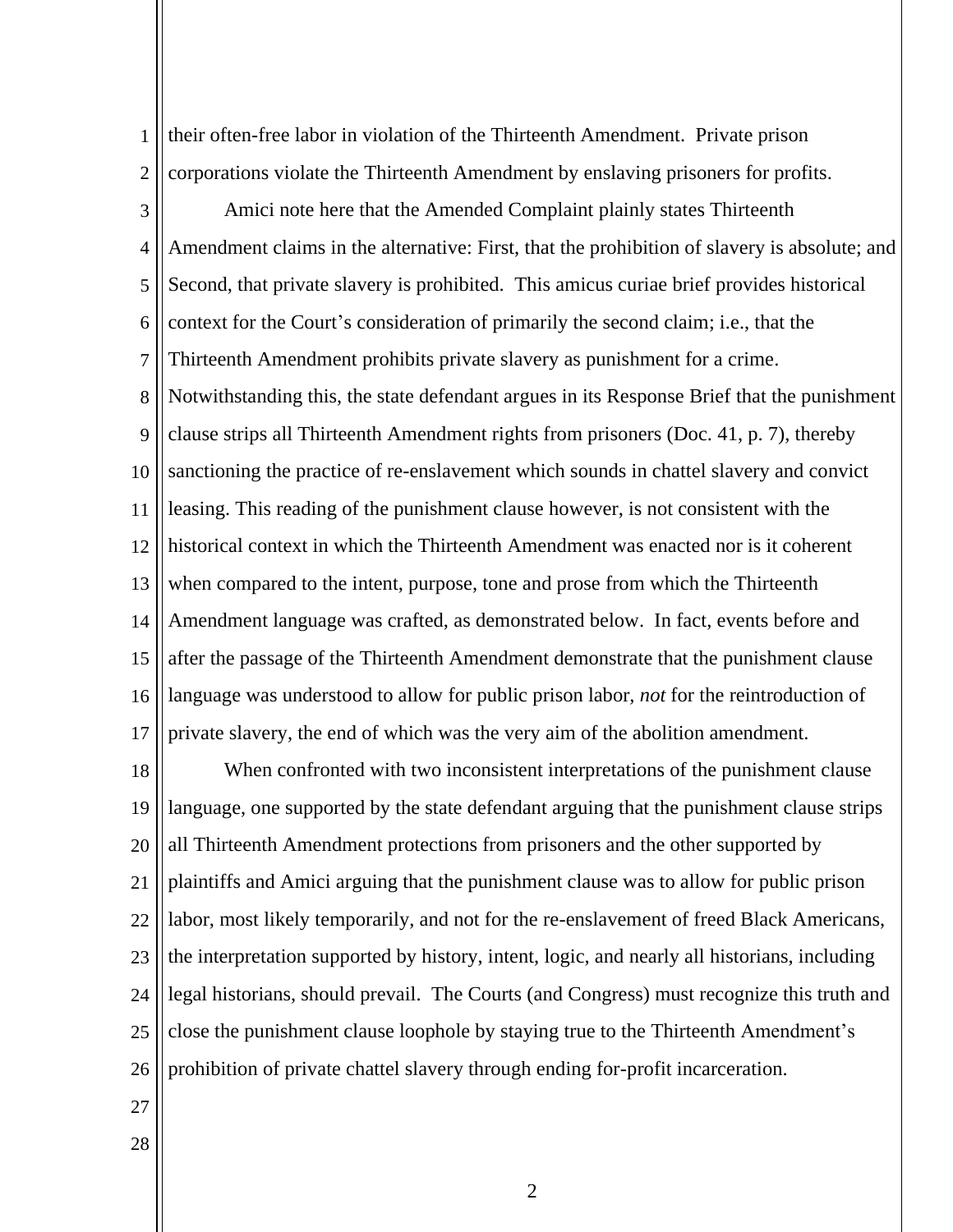1 2 3 4 5 6 7 8  $\overline{Q}$ 10 11 12 13 14 15 16 17 18 19 20 21 **ARGUMENT I. The Thirteenth Amendment, through the punishment clause, was never intended to promote, enable or allow private for-profit incarceration.** Legal historians agree that the Thirteenth Amendment to the U.S. Constitution as enacted was inspired by the language from the Northwest Ordinance of 1787 and Thomas Jefferson's vision as outlined in his proposed Land Ordinance of 1784. Eric Foner, *The Second Founding: How the Civil War and Reconstruction Remade the Constitution* (New York, 2019) 45. Therein, Jefferson imagined an evolving nation where slavery would be barred in all new territories but that included an expectation that involuntary labor could be used as punishment for crimes duly convicted. Thomas Jefferson*,* William Peden, *Notes on the State of Virginia, ed.* (New York, 1954), 138. Christopher R. Green*, "Duly Convicted: The Thirteenth Amendment as Procedural Due Process, GJLP, 15 (2017), 80.* As a devotee of Enlightenment prison reform, historians agree that Jefferson believed labor was good for character and that hard labor as punishment for crime could serve two functions, deterrence and rehabilitation. Thomas Jefferson, David Konig*, Jefferson's Legal Commonplace Book (Papers of Thomas Jefferson, Second Series)* (2019). Therefore, the drafters of the Thirteenth Amendment and its punishment clause clearly intended to mimic the tone and purpose of the Northwest Ordinance of 1787 by straightforwardly ending slavery. Cong. Globe, 38<sup>th</sup> Congress., 1<sup>st</sup> Session 1488 (1864). Based on Jefferson's original vision of prohibiting slavery as written into his proposed

22 23  $24$ 25 26 27 28 Land Ordinance of 1784, with that language then migrating directly into the Northwest Ordinance of 1787, and such language eventually becoming the exact expression of the Thirteenth Amendment, it is extremely difficult to imagine that the drafters intended for the punishment clause to become a loophole to re-establish private chattel slavery. In truth, it is unfathomable that the original intention of the drafters of the Thirteenth Amendment, whose language was expressly anchored in the Northwest Ordinance and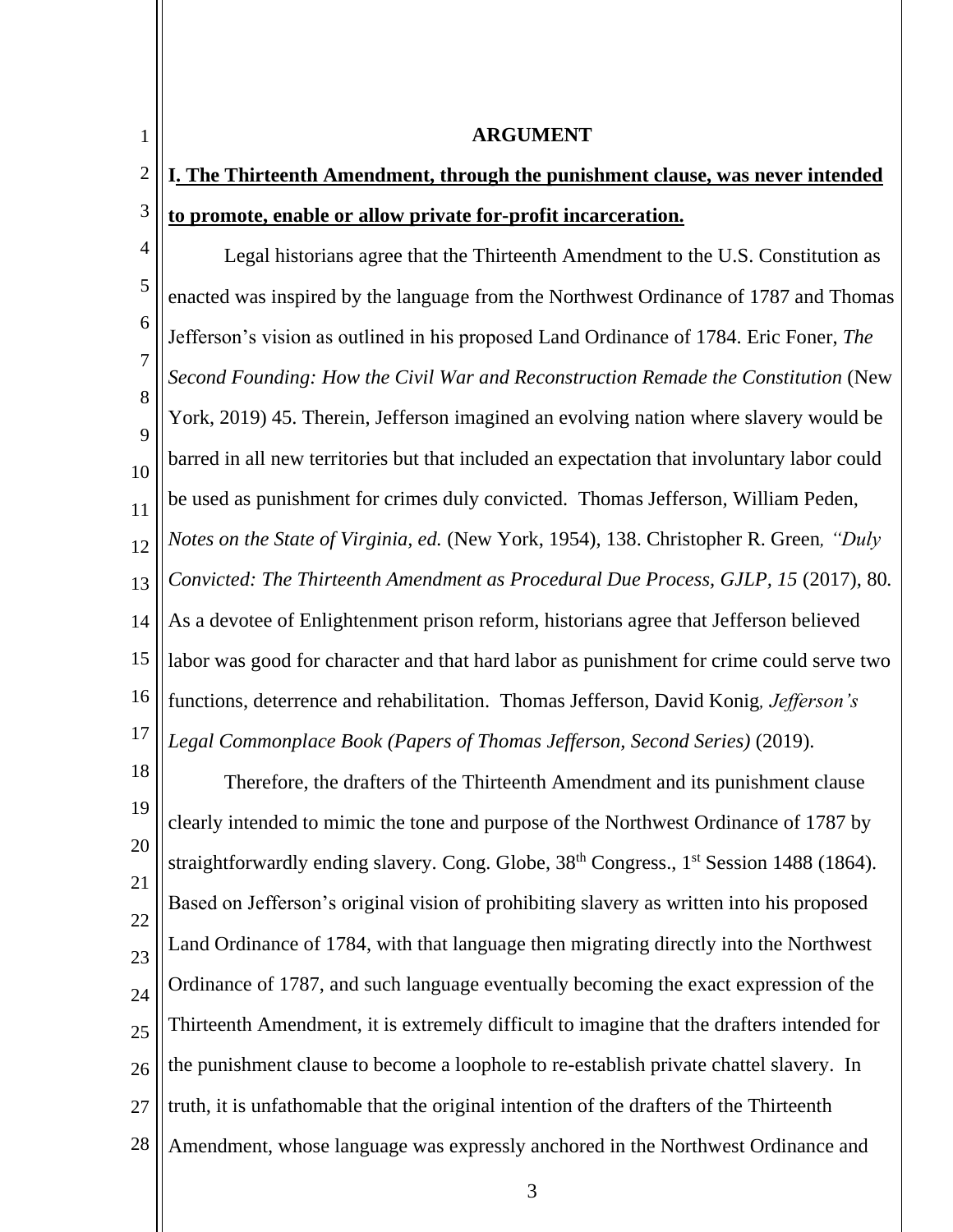1 2 the proposed Land Ordinance, was to tolerate newly freed Black Americans to be imprisoned and then summarily re-enslaved.

3 4 5 6 7 8  $\overline{Q}$ 10 11 Further, historical evidence exists that both businessmen of the South and merchants of the North, following the devastation of the Civil War, desperately needed labor to rebuild the burned out South following enactment of the Thirteenth Amendment. Eric Foner, *Reconstruction: America's Unfinished Revolution* (Updated Edition. New York, 2002) 1863-1877. Therefore, a logical assumption at the time of the passage of the Thirteenth Amendment is that the punishment clause could have been included to allow a temporary labor pool to be developed through prisoners, who could then rebuild the broken down and burned-out industries of the South following its defeat in the Civil War.

# **A. As borrowed from the Northwest Ordinance, the punishment clause of the**

#### 13 **Thirteenth Amendment was intended to serve a rehabilitative purpose.**

12

14 15 16 17 18 19 20 21 22 23  $24$ 25 26 27 28 The drafters of the Thirteenth Amendment borrowed the punishment clause's language from the Northwest Ordinance. "There shall be neither slavery nor involuntary servitude in the said territory, otherwise than in punishment of crimes whereof the party shall have been duly convicted." U.S. Const. amend. XIII*;* Larry Ceplair*, ed., The Public Years of Sarah and Angelina Grinke: Selected Writings* (New York, 1989) 1835-2839*,*  194-95*;* William Yates*, Rights of Colored Men to Suffrage, Citizenship and Trial by Jury (*Philadelphia, 1838); Manisha Sinha*, The Slave's Cause: A History of Abolition* (New Haven, 2016), 462; *The Constitution of the American Anti-Slavery Society: with the Declaration of the National Anti-Slavery Convention at Philadelphia, 1833 (New York,* 1838), 7.; Martha S. Jones *Birthright Citizens: A History of Race and Rights in Antebellum America* (New York, 2018), 1-8. Historians agree that Thomas Jefferson drafted the ordinance's anti-slavery language, intending to end the slave trade. The punishment clause likely emulated his Enlightenment philosophy, with the idea of labor redeeming prisoner's souls. Thomas Jefferson, David Konig*, Jefferson's Legal*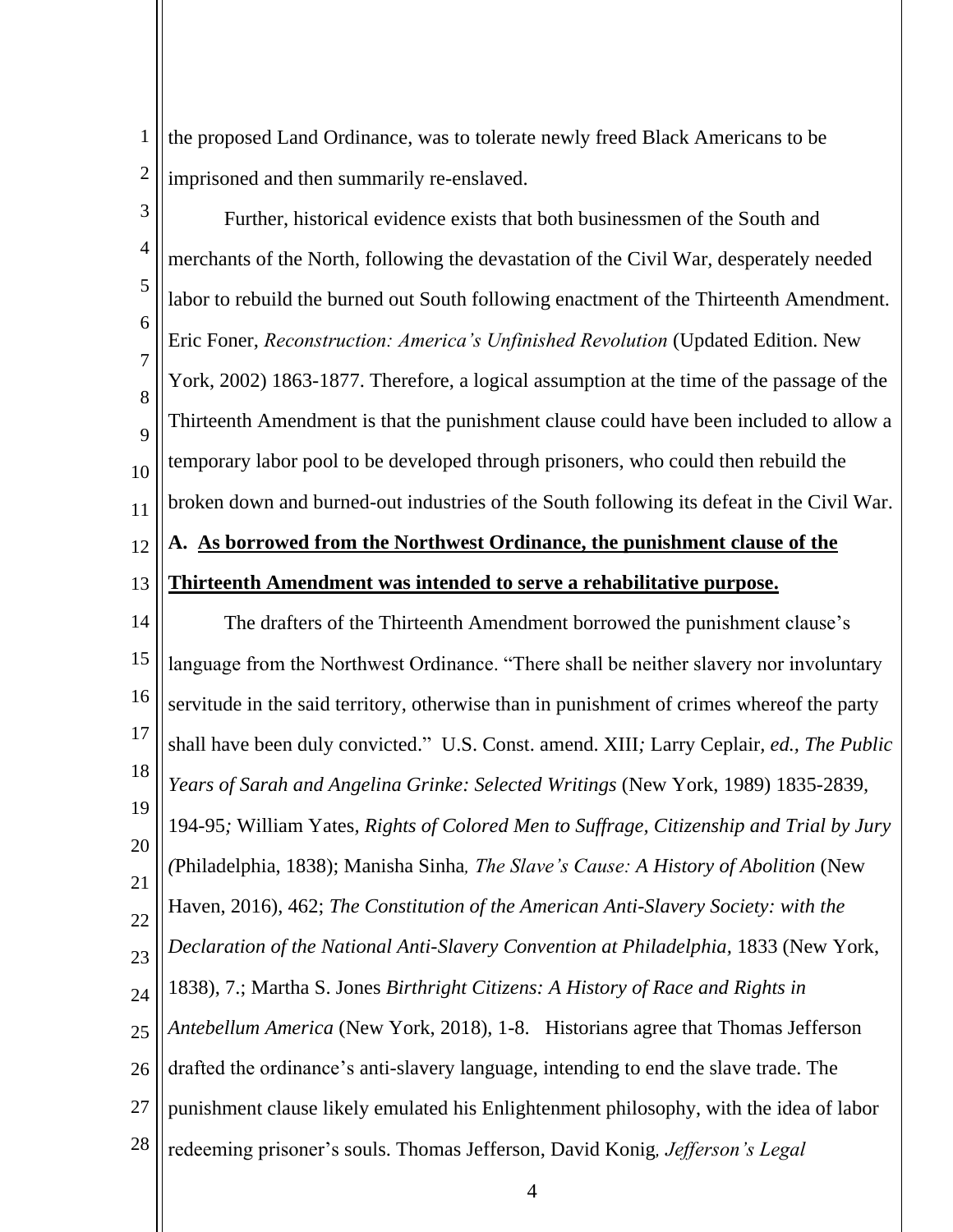1 2 3 4 5 6 7 8  $\overline{Q}$ 10 11 12 13 14 15 16 17 18 19 20 21 22 23  $24$ 25 26 27 28 *Commonplace Book (Papers of Thomas Jefferson, Second Series)* (2019). Thomas Jefferson copied the Northwest Ordinance's punishment clause language from his then recently drafted Land Ordinance of 1784. This language likely modeled the Northwest Ordinance's punishment clause after similar criminal systems Jefferson would have been familiar with at the time such as England's "houses of corrections." In fact, renowned Jefferson historians Peter Onuf and Alan Taylor refer to Jefferson's prisoner exemption language as "boilerplate." David R. Upham, *"The Understanding of 'Neither Slavery Nor Involuntary Servitude Shall Exist,' Before the Thirteenth Amendment," GJLP, 15 (2017),* 139*;* Charles Fairman*, Reconstruction and Reunion,* (1971) 1119*;* Christopher Green*, "Duly Convicted,"* Georgetown Journal of Law & Public Policy, Vol.15 (2017) 79-80; CG, 38th Congress, 1st Session, 1325*.* Francis N. Thorpe*, ed., The Federal and State Constitutions* (Washington, 1909)*.* Further, historians agree Jefferson believed that by "being forced to work within the institution, the prisoners were trained in a trade," with the rehabilitative hope being that upon release, prisoners "would voluntarily flood the labor market." Genevieve LeBaron*, Rethinking Prison Labor: Social Discipline and the State in Historical Perspective* (2012). Thus, historians claim that Jefferson included the punishment clause language as rehabilitative with the objective to avoid recidivism based on poverty related crimes. Eric Foner*, The Second Founding: How the Civil War and Reconstruction Remade the Constitution* (New York, 2019) 46-47. Jefferson hoped that released prisoners would have no need to steal again because they had learned to work in a trade during their time incarcerated and could prove serviceable members of society upon release. *Id*. Additionally, Jefferson believed that forced labor would not just help to rehabilitate criminals, it would also offer an alternative to less humane punishments such as branding, long term solitary confinement, and execution. Melossi, D., and M. Pavarini*. The Prison and the Factory: Origins of the penitentiary system.* (London, 1977). With the above established, Thomas Jefferson could not have meant for, nor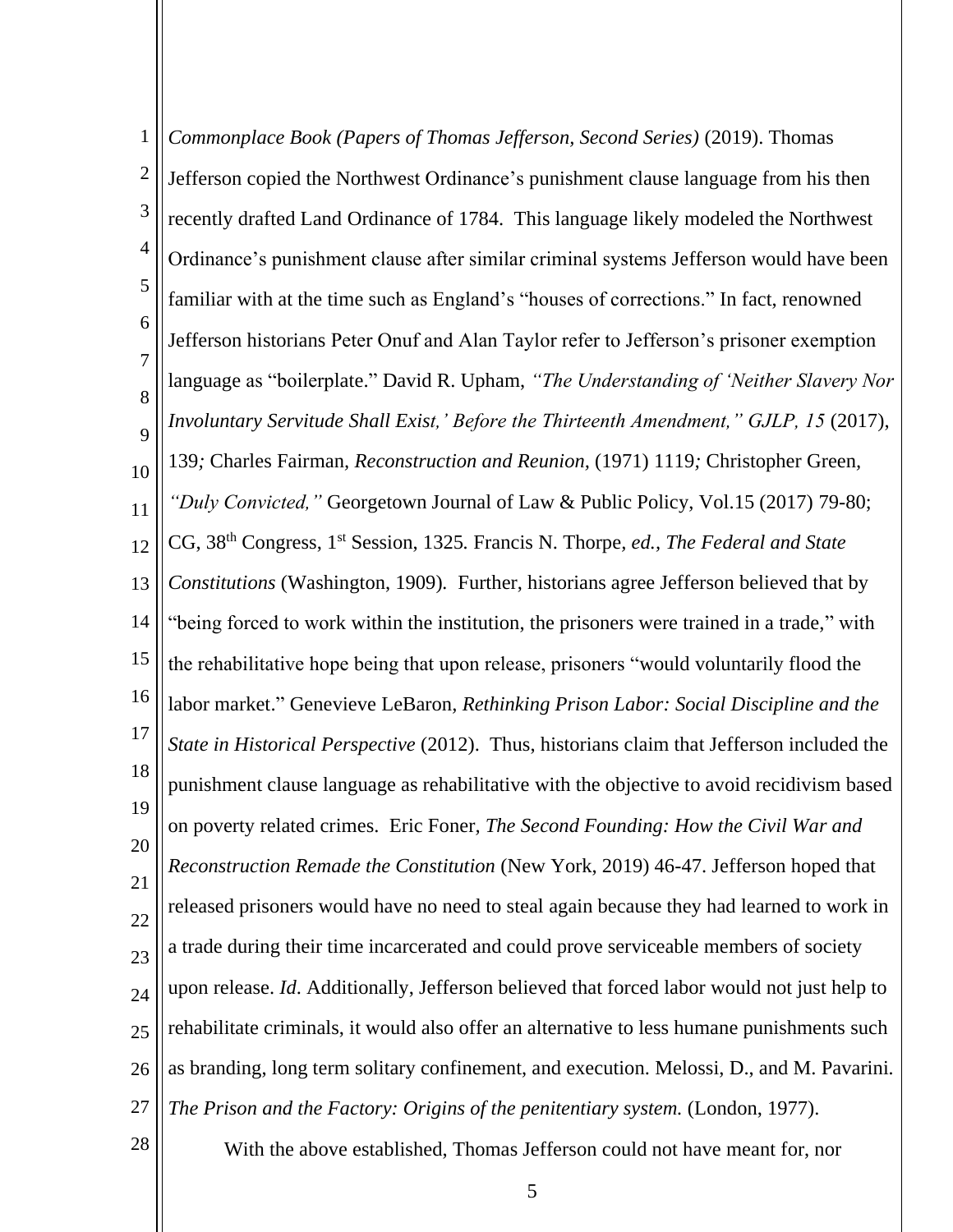1 2 3 4 5 6 7 8  $\overline{Q}$ 10 11 12 13 14 15 16 17 18 intended for the possibility that slavery would be extended or perpetuated through the Thirteenth Amendment's punishment clause. Further evidence of this intention is that in Jefferson's publication "Notes on the State of Virginia," he outlined a detailed and gradual plan for eventual emancipation of slaves where those slaves would return to their home countries*.* William Peden, Thomas Jefferson*, Notes on the State of Virginia, ed.*  (New York, 1954). Jefferson, therefore, could not have intended for freed Black Americans to be re-enslaved through a prison regime as at the time of the drafting of the land ordinance of 1784 and the Northwest Ordinance of 1787 Jefferson imagined that white and Black Americans would not peacefully co-exist believing that freed Black slaves would return to Africa and their nations of origin upon abolition of slavery. Brown, Ralph H. *"Jefferson's Notes on Virginia."* Geographical Review *33, no. 3* (1943) 467-73. Thus, Thomas Jefferson in drafting the language that eventually became the Thirteenth Amendment with its attendant punishment clause, never could have intended for private chattel slavery to extend through the clause, as it eventually was extended through Black Codes, Convict Leasing, and later in the advent of  $21<sup>st</sup>$  century private, forprofit prisons. Balkin, Jack M., and Sanford Levinson*. "The Dangerous Thirteenth Amendment." Columbia L. Rev., vol. 112, no.* 7, (2012) 1459–1499.

20 21 22 23 24 25 26 27 28 Thomas Jefferson drafted the punishment clause of the Thirteenth Amendment intending for prisons to allow rehabilitative labor; he never intended for slavery to be extended through the clause. Nicholas E. Magnis, *Thomas Jefferson and Slavery: An Analysis of His Racist Thinking as Revealed by His Writings and Political Behavior.* Journal of Black Studies, 29(4), 491-509.Additionally, of the four states that abolished slavery through their constitutions before Jefferson composed the Land Ordinance of 1784—Vermont, Pennsylvania, Connecticut, and Rhode Island—no mention was made in any of those states of involuntary labor as a punishment for crime. Eric Foner*, The Second Founding: How the Civil War and Reconstruction Remade the* 

19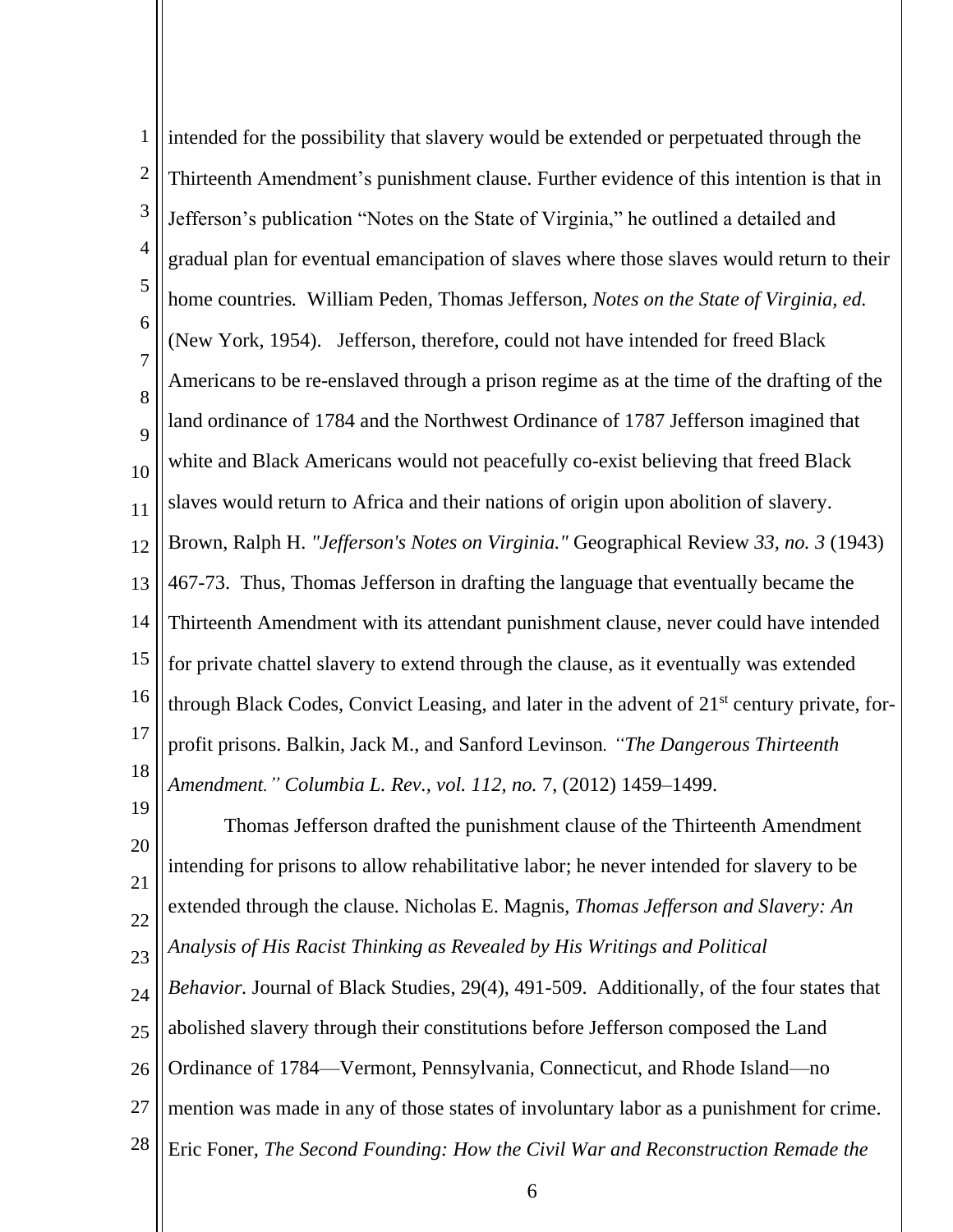| $\mathbf{1}$        | Constitution (New York, 2012) 46. Neither Jefferson, nor the northern states that         |  |  |
|---------------------|-------------------------------------------------------------------------------------------|--|--|
| $\mathbf{2}$        | outlawed slavery before 1784, intended for slavery to be excepted for prisoners through   |  |  |
| $\mathfrak{Z}$      | the Thirteenth Amendment. Historians agree that Thomas Jefferson when drafting the        |  |  |
| $\overline{4}$      | language that would become the Thirteenth Amendment's punishment clause fully             |  |  |
| 5                   | intended to abolish chattel slavery completely, and that for prisoners, forced hard labor |  |  |
| 6<br>$\overline{7}$ | could provide strong rehabilitative and deterrent incentives for those imprisoned. Id.    |  |  |
| 8                   | Jefferson never intended that the language that would become the punishment clause        |  |  |
| 9                   | would support slavery.                                                                    |  |  |
| 10                  | B. Evidence exists that some Southern Legislators and Northern Merchants viewed           |  |  |
| 11                  | the punishment clause as a vehicle to enable free labor by using prisoners to assist      |  |  |
| 12                  | the South in rebuilding following the Civil War.                                          |  |  |
| 13                  | Following the Emancipation Proclamation, and shortly following, the Thirteenth            |  |  |
| 14                  | Amendment ending chattel slavery throughout the entire United States, southern            |  |  |
| 15                  | legislators and northern merchants worried incessantly about what they deemed to be two   |  |  |
| 16                  | problems: first, upon what labor supply would the south rely to rebuild itself following  |  |  |
| 17                  | the destruction inflicted during the Civil War; and second, and more importantly to the   |  |  |
| 18<br>19            | southern legislators and municipal leaders, how would they control the newly freed Black  |  |  |
| 20                  | slaves and continue to uphold white supremacy in the face of a very large newly freed     |  |  |
| 21                  | Black population. Christopher R. Adamson. Punishment after Slavery: Southern State        |  |  |
| 22                  | Penal Systems, 1865-1890,30 Social Problems 5, (1983) 555-569. For southern               |  |  |
| 23                  | legislators, the answer to these two problems, a large and free labor market and the      |  |  |
| 24                  | perpetuation of white supremacy and racial hierarchy, would be solved through the         |  |  |
| 25                  | enactment of Black Codes and then a powerful expansion of the already existing and        |  |  |
| 26                  | brutal Convict Leasing system. Id.                                                        |  |  |
|                     |                                                                                           |  |  |

27 28 Evidence exists to support the proposition that the punishment clause of the Thirteenth Amendment, while never intended to support, enable or uphold private for-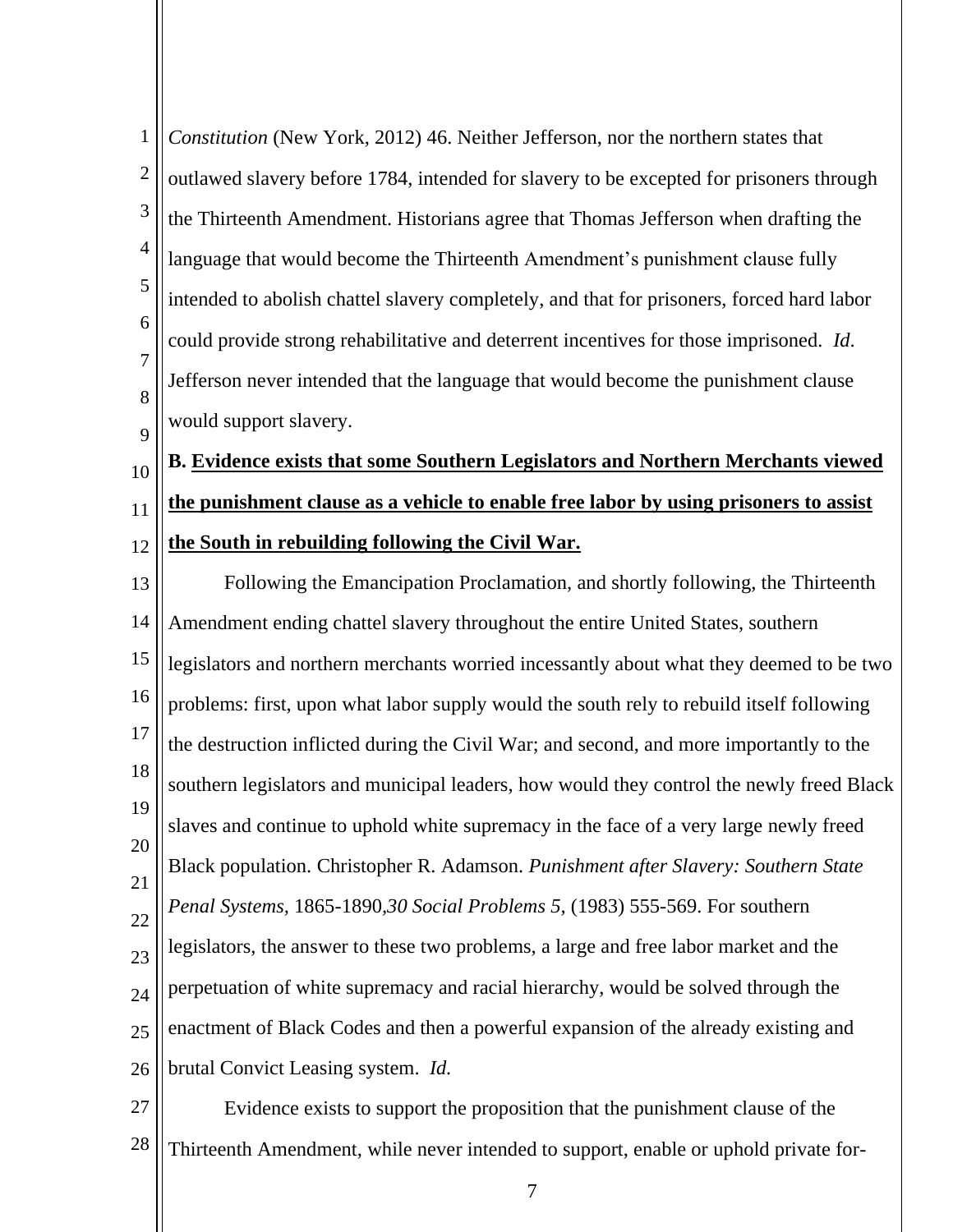| 1                   | profit chattel slavery, was relied upon by southern lawmakers and northern merchants to    |  |  |
|---------------------|--------------------------------------------------------------------------------------------|--|--|
| $\overline{2}$      | use free prison labor as a means of rebuilding the south. <i>Id.</i> ; Genevieve LeBaron,  |  |  |
| 3                   | Rethinking Prison Labor: Social Discipline and the State in Historical Perspective         |  |  |
| $\overline{4}$      | (2012). Southern legislators most likely believed that re-enslavement through the Black    |  |  |
| 5                   | Codes and Convict Leasing would enable them to control the large newly freed Black         |  |  |
| 6                   | population, but in order to resolve the labor problem, both the south and the north relied |  |  |
| $\overline{7}$<br>8 | upon the punishment clause to imprison many freed Blacks in order to use their labor to    |  |  |
| 9                   | rebuild the destroyed south, including working on and rebuilding railroads, mines, fields, |  |  |
| 10                  | and cities. Id.; Christopher R. Adamson. Punishment after Slavery: Southern State Penal    |  |  |
| 11                  | Systems, 1865-1890,30 Social Problems 5, (1983) 555-569. Importantly then, while never     |  |  |
| 12                  | intended to support the re-enslavement of newly freed Black slaves, one justification for  |  |  |
| 13                  | the punishment clause through the eyes of rebuilding the south, could be that temporary    |  |  |
| 14                  | usage of free slave labor as promulgated through the Thirteenth Amendment would be         |  |  |
| 15                  | tolerated as the paid labor market was scarce upon conclusion of the Civil War and the     |  |  |
| 16                  | prescription of slaves to rebuild would offer a solution needed in the late 1800s by       |  |  |
| 17                  | necessity, but is no longer needed nor tolerable today. Christopher R. Adamson.            |  |  |
| 18                  | Punishment after Slavery: Southern State Penal Systems, 1865-1890,30 Social Problems       |  |  |
| 19                  | 5, (1983) 555-569, Genevieve LeBaron, Rethinking Prison Labor: Social Discipline and       |  |  |
| 20                  | the State in Historical Perspective, The Journal of Labor & Society (2012).                |  |  |
| 21<br>22            | II. Northern Senators and Representatives' powerful reactions to the South's               |  |  |
| 23                  | polluting of the Thirteenth Amendment provides strong evidence that it was never           |  |  |
| 24                  | intended to support or allow private for-profit incarceration.                             |  |  |
| 25                  | Following the Emancipation Proclamation and enactment of the Thirteenth                    |  |  |
| 26                  | Amendment, legislators in the south quickly mobilized to control the slave labor pool that |  |  |
| 27                  | had just been freed and to concretize the racial hierarchy of white supremacy and black    |  |  |
| 28                  | inferiority. Christopher R. Adamson. Punishment after Slavery: Southern State Penal        |  |  |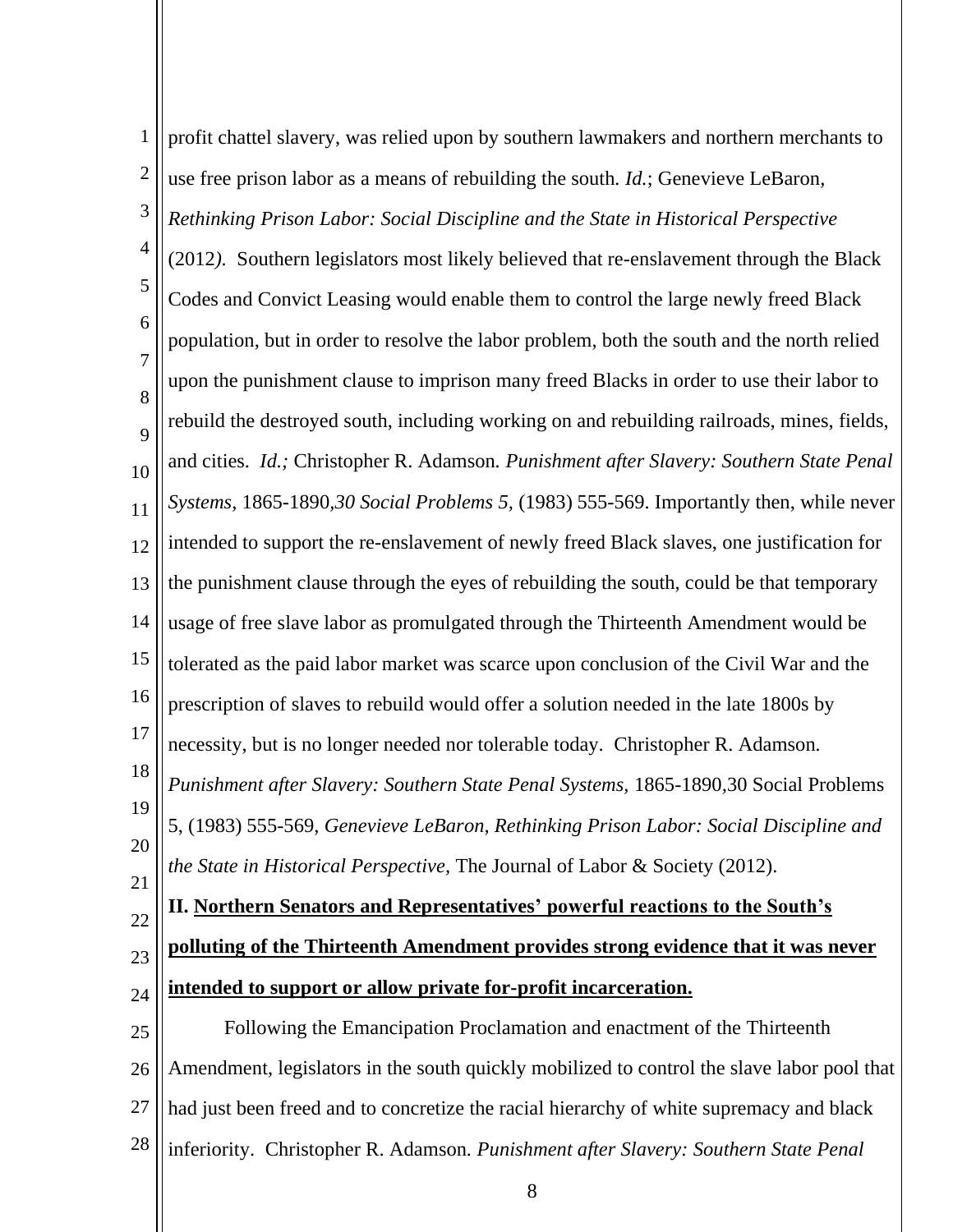1 2 3 4 5 6 7 8  $\overline{Q}$ 10 11 12 13 14 15 16 17 18 19 20 21 22 23 *Systems,* 1865-1890, *Vol. 30 Social Problems No. 5,* (1983) 555-569. Black Codes were soon adopted throughout the south that criminalized the normal behavior of newly freed Black Americans who as suddenly free had nowhere to go or live, nothing yet to do, and no fair paid work prospects. These Black Codes criminalized vagrancy, loitering and unemployment, among many other minor crimes or simply normal behaviors. Eric Foner*, Reconstruction: America's Unfinished Revolution, 1863-1977* (Updated Edition, New York, 2002) 370. Once these never-before-criminalized behaviors were now characterized as crimes, like being homeless, not finding paid employment, or simply "hanging out," these laws were mostly only enforced against African American citizens, and were harshly penalized, often charging free Black Americans with vagrancy and then sentencing them to hard labor over five or ten years for nothing more than loitering or failing to produce proof of adequate and paid employment*. Id.* Through the abhorrent adoption of Black Codes, the south was able to re-establish the racial hierarchy of white supremacy ensuring that Black Americans existed at the bottom and white Americans maintained their position at the top. Francis B. Simkins and Robert H. Woody*, South Carolina During Reconstruction* (Chapel Hill, 1932), 48-50. **A. Southern states adopt Black Codes using the Thirteenth Amendment's punishment clause as a loophole, to the horror of Northern legislators, to re-enslave newly freed Black Americans.** To achieve their twin purpose of securing a deep labor pool to rebuild the south and reaffirming white supremacy, southern legislators adopted punitive and ruthless Black Codes to control the large populations of newly freed slaves enforcing these laws

25 26 only against Black Americans. Blackmon, Douglas A. *One Dies, Get Another*: *Convict Leasing in the American South* (South Carolina, 1996) 20-41. Once vast swaths of freshly

 $24$ 

27 freed former slaves were arrested for simply existing in the south through the pretextual

28 crimes of vagrancy, loitering, unemployment, walking beside a railroad, and even talking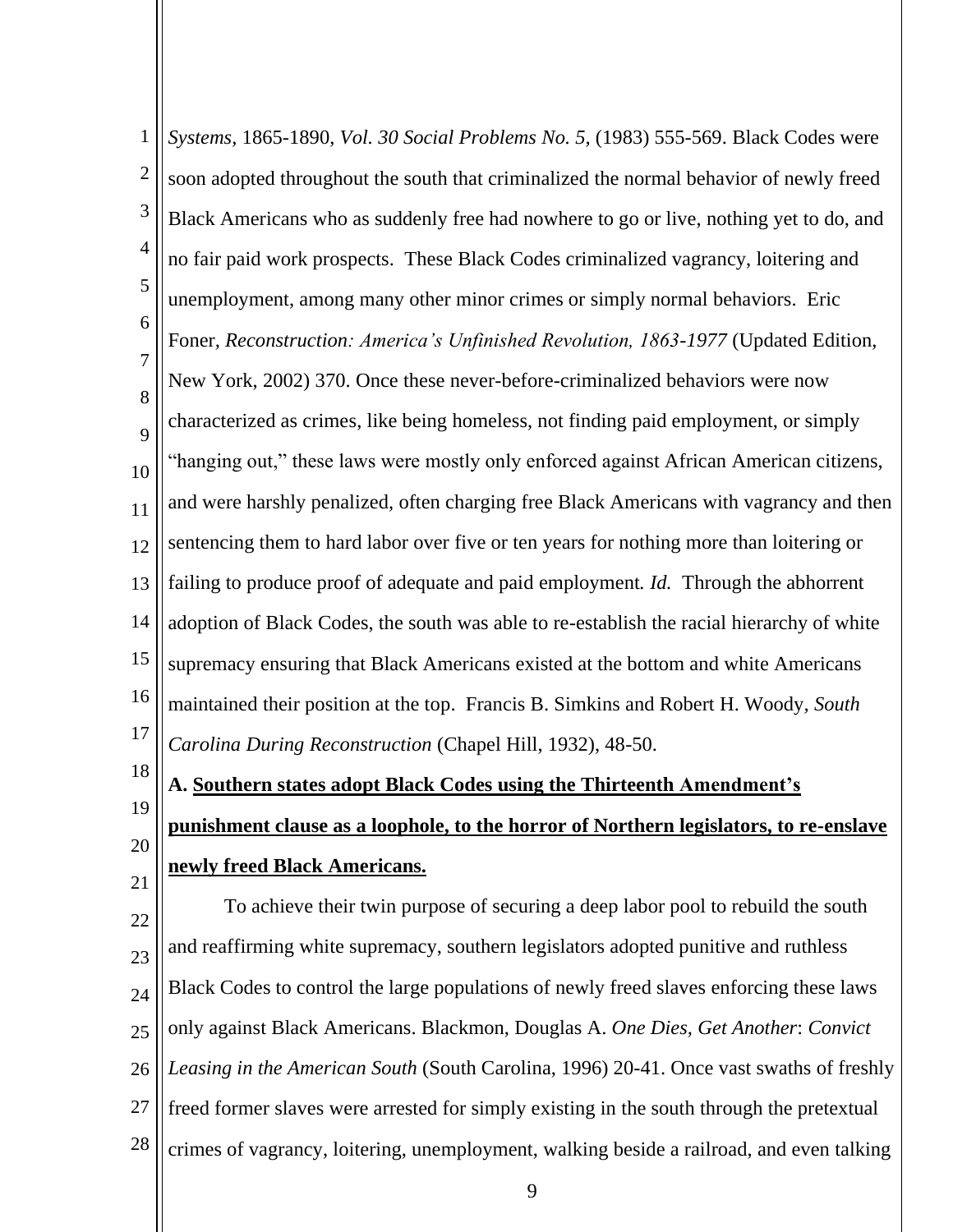1 2 3 4 5 6 7 8  $\overline{Q}$ loudly while in the presence of a white woman, southern legislators were then not only able to re-establish the preexisting racial hierarchy, but through Convict Leasing were able to control a free labor pool to conduct the work that slaves had been formerly forced to perform. Douglas A. Blackmon, *Slavery by Another Name: The Re-Enslavement of Black People in America from the Civil War to World War II* (New York, 2008), 7. The pernicious Black Codes, however, did not escape notice of northern legislators who recognized that the very purpose of the Thirteenth Amendment was being circumvented by their legislative brethren in the south.

10 11 12 13 14 15 16 17 18 19 20 21 22 23  $24$ 25 26 27 28 In 1867, Iowa Representative John Adam Kasson exclaimed "[I]f states can impose Black Codes with impunity, then I demand to know of what practical value is the Amendment abolishing slavery?" Eric Foner, *The Second Founding* (New York, 2019) 49. Representative Kasson recognized that southern legislators were thwarting the Thirteenth Amendment's true purpose of abolishing slavery by using the punishment clause to re-enslave Black Americans. CG, 39<sup>th</sup> Congress, 2<sup>nd</sup> Session, 344-48. Indeed, southern Senators and Representatives were actively searching for loopholes to the Thirteenth Amendment and battling against the original intent of the Thirteenth Amendment drafters. To wit, a Georgia newspaper printed that the very ongoing existence of the south and its prosperity depended on "one single condition—the ability of the planter to command labor." Eric Foner*, The Second Founding* (New York, 2019) 49. This labor control was exacted through the Black Codes. Thereafter, the southern states proved to be successful in reinstituting a "plantation like" system through prison labor slavery. Southern white slaveholders, despite passage of the Thirteenth Amendment, were not ready to let go of the vast wealth extracted through slave labor, and so craftily and nefariously developed a system of Black Codes and Convict Leasing thereby tainting and fouling the purpose and intent of the Thirteenth Amendment. Eric Foner*, Reconstruction, 1863-1877* (Updated Edition, 2002) 519.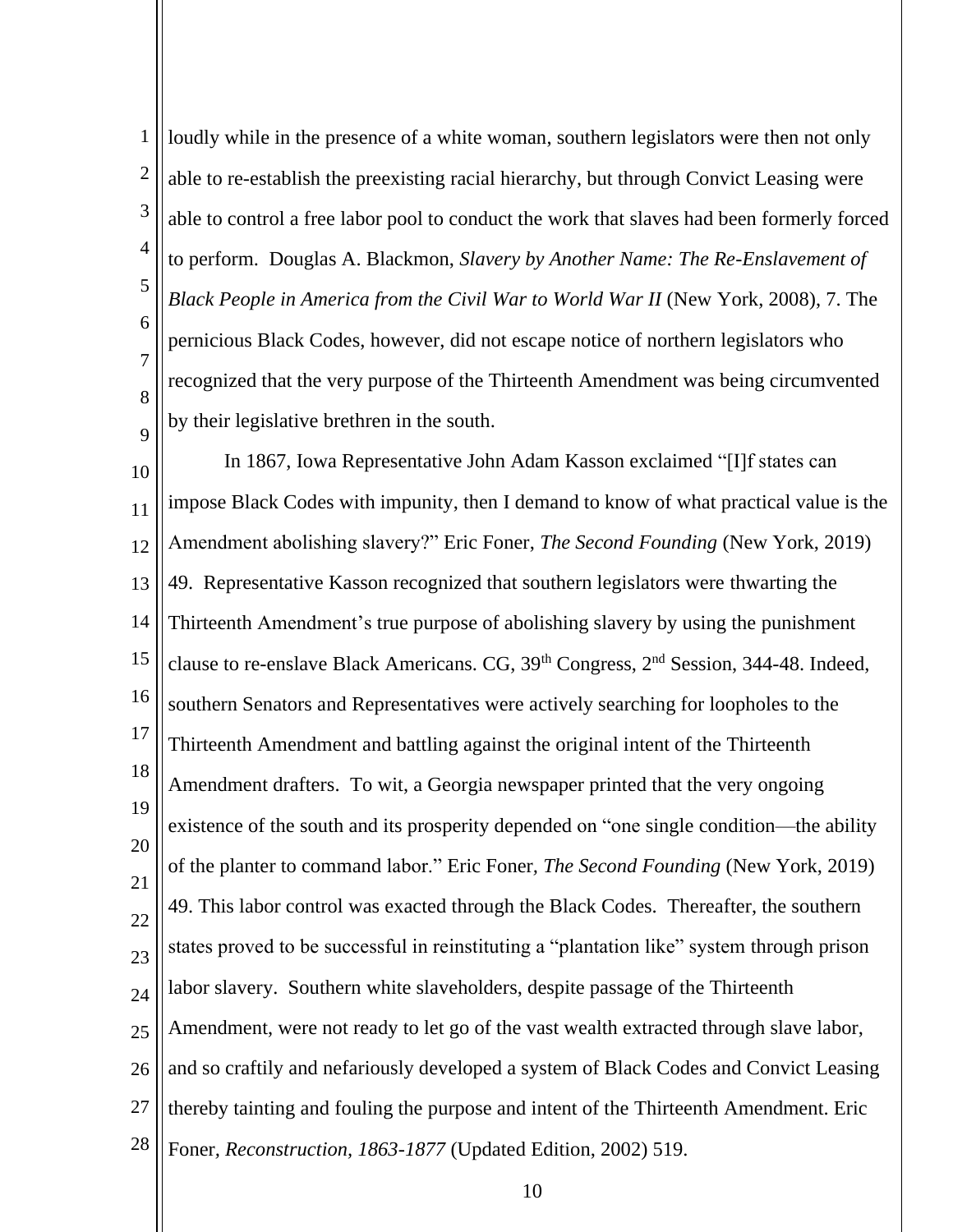### 1 2 **B. Southern states massively expand Convict Leasing, paving the way for slavery by another name despite the Thirteenth Amendment' prohibition against slavery.**

3 4 5 6 7 8  $\overline{Q}$ 10 11 12 13 14 15 16 Enactment of Black Codes were simply the first step in the plan of southern legislators to gain control of the newly freed Black labor pool and to continue the system of white supremacy that pervaded the south prior to the Thirteenth Amendment. The second step was to hugely expand the brutal system of Convict Leasing. Just as slaves were sold to the highest bidder under the just-abolished system of slavery, once the Black Codes enabled the south to imprison significant numbers of newly free-from-slavery Black Americans, thereafter, the states would then auction off to corporations, private parties, and merchants the labor of the recently imprisoned Black freemen, again, to the highest bidder. Joseph Logsdon, Horace White*: Nineteenth Century Liberal* (Westport, Conn., 1971), 263-67. Therefore, despite the clear and unquestionable intention of the Thirteenth Amendment to thoroughly and completely end slavery, southern politicians were able to re-enslave the very Black Americans that had just been freed by creating a loophole through the punishment clause.

17 18 19 20 21 22 23  $24$ 25 26 27 28 Stated another way, by criminalizing free Blacks and imprisoning them on false, fake, trumped up, or minor charges for long periods of time, and them leasing these prisoners to private parties for cash payments, slavery was reinstituted in the south. Black prisoners worked for no pay, due to the punishment clause, as governments extracted large sums of money from private interests for the work of these Black prisoners, and private parties profited from this cheap labor, which often ended in the brutal deaths of these Black prisoners due to abhorrent work conditions. A. Elizabeth Taylor*, "The Origins and Development of the Convict Lease System."* (1942) 339. When private contractors drove their cheap laborers to death, another numbered convict would be bid out to fill the vacancy. Historians argue that Convict Leasing was more brutal than slavery itself as private contractors had no incentive to keep the prisoners alive,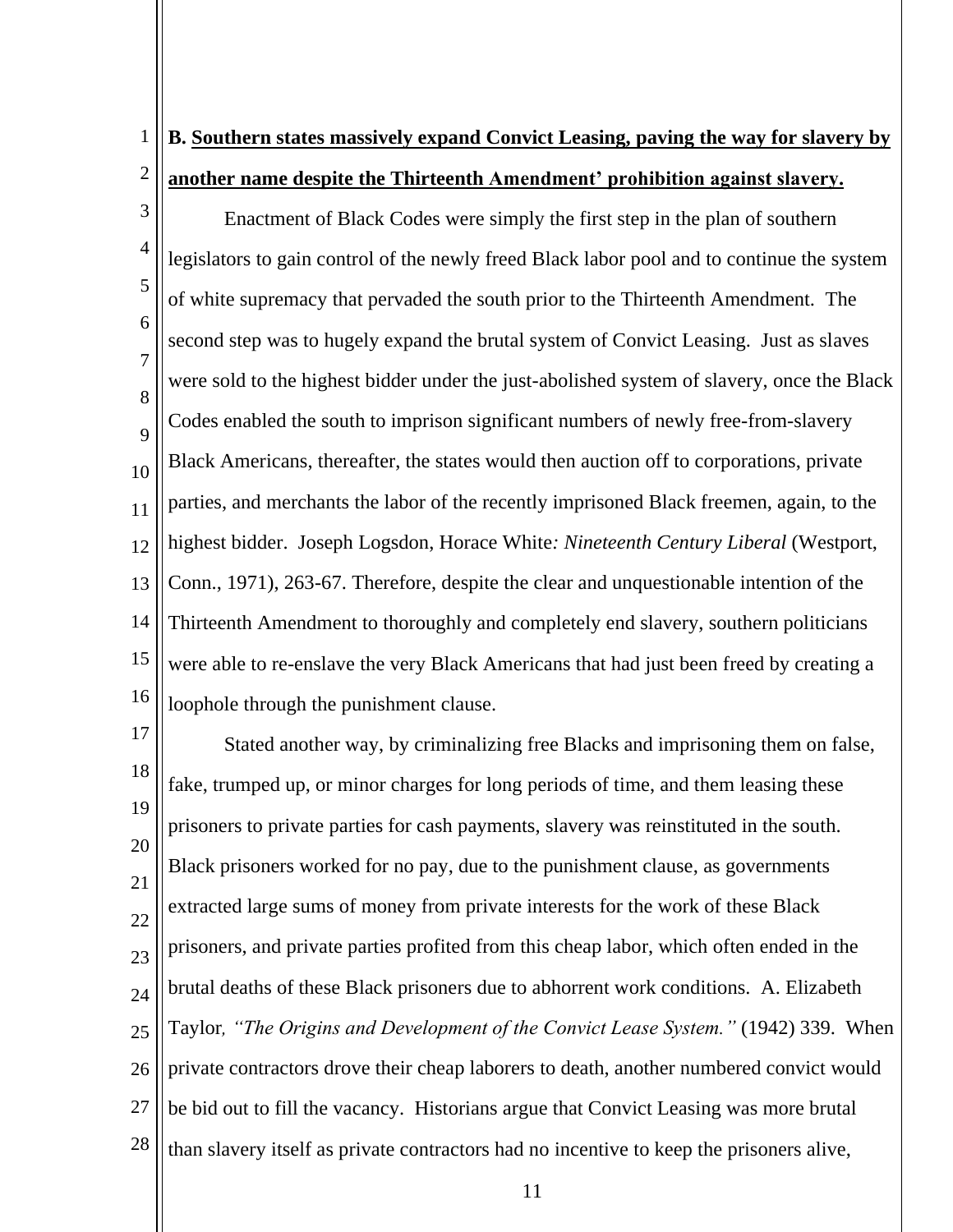1 2 3 4 often working their convicted laborers to death. Lichtenstein, A*. Twice the work of free labor: The political economy of convict labor in the New South.* (London, 1996). Northern merchants were also interested in developing this inexpensive labor pool.

5 6 7 8  $\overline{Q}$ 10 11 12 Following the Civil War, much industry and investment was needed in the south to rebuild and northern merchants worried along with southern legislators that the labor pool would be too shallow to move products and rebuild properly. Genevieve LeBaron, *Rethinking Prison Labor: Social Discipline and the State in Historical Perspective*. (2012). Thus, Convict Leasing solved the problem of a depleted labor market, due to the death of so many southern soldiers who might have provided labor and enabled northern merchants to profit while simultaneously providing the south with the tool it needed to reaffirm its racial hierarchy. *Id.* 

13 14 15 Perhaps blindsided by Black Codes and Convict Leasing, northern legislators were shocked to see the Thirteenth Amendment circumvented and slavery by another name reestablished in the south.

### 16 17 18 **C. Northern legislators are aghast following successful passage of the Thirteenth Amendment that southern states reconstituted slavery through the punishment clause.**

19 20 21 22 23  $24$ 25 26 27 28 Historians agree that most northern legislators failed to appreciate at the Thirteenth Amendment's drafting stage, how vehemently the southern legislators would seek to subvert and circumvent the abolishment of slavery. Timothy S. Huebner*, Liberty and Union: The Civil War Era and American Constitutionalism* (Lawrence, 2016), 323- 47. After all, the south had just lost a war and had suffered enormous consequences weakening them politically. *Id*. Further, most northern legislators failed to perceive how the punishment clause in the Thirteenth Amendment might allow an end-around to the abolishment of slavery. Senator Charles Sumner of Massachusetts seemingly recognized the potential for mayhem in the punishment clause immediately and therefore proposed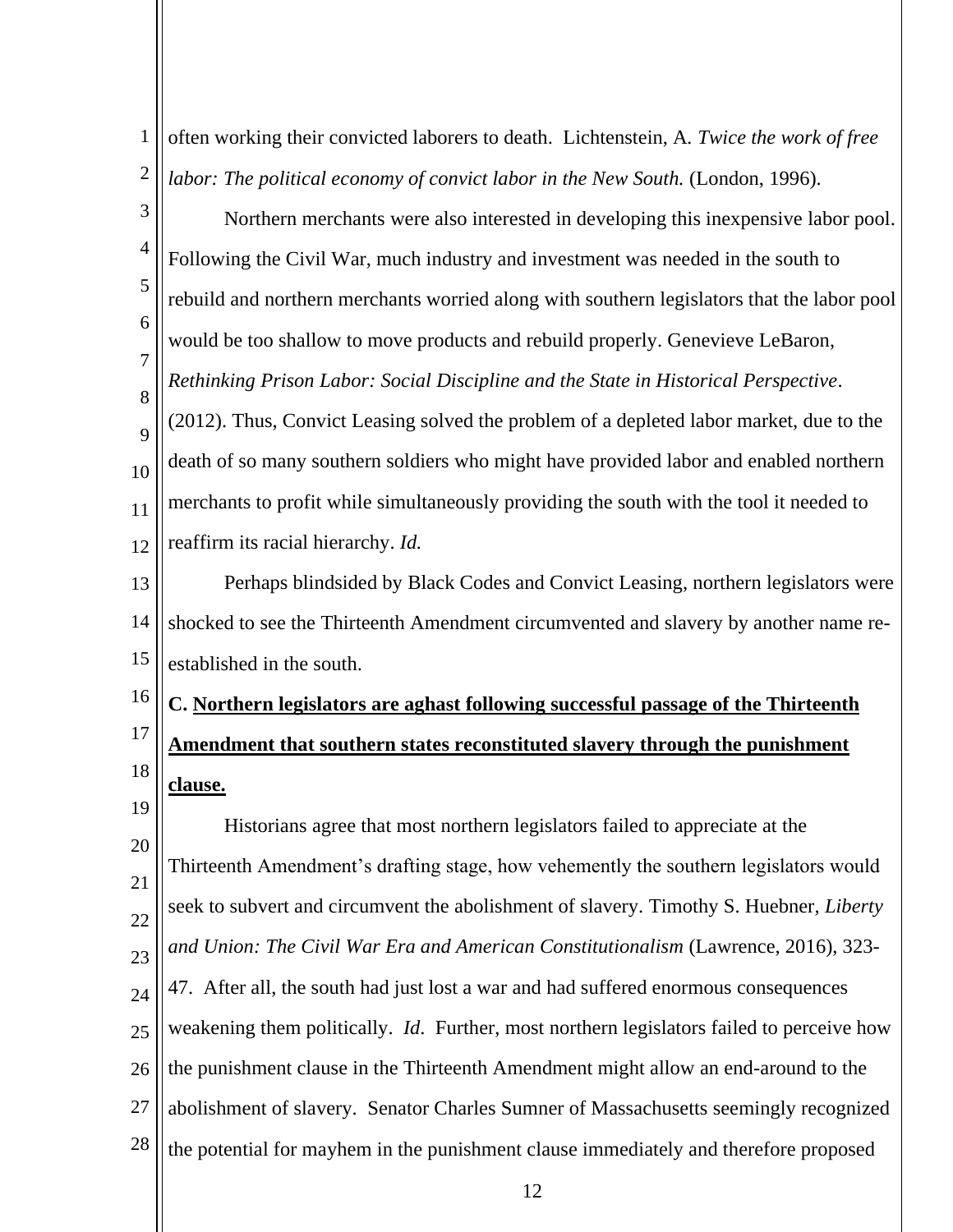1 2 3 that the Thirteenth Amendment include the following language: "all persons are equal before the law, so that no person can hold another as a slave." Cong. Globe, 38th Cong., 1st Sess. 1482 (1864); *Id. at* 521; *see also Id. at* 523.

4 5 6 7 8  $\overline{Q}$ 10 11 12 Sumner's goal was to make the language as clear and distinct as possible so that no interpretation would allow for the re-enslavement of freed Black Americans in any form. The response to Senator Sumner's proposed language from his fellow northern legislators was dismissive and cynical, most likely because of Sumner's bombastic presence and unpopularity amongst his Senate colleagues. Sumner's language was rejected in favor of the Northwest Ordinance's prose and the punishment clause was given life which the south used to imperil and destroy the lives of many freed Black slaves. Cong. Globe, 38th Cong., 1st Sess. 1489 (1864); see also id. at 553.

13 14 15 16 17 18 19 20 21 Not until after the Thirteenth Amendment was adopted and northern political leaders watched with anguish as the south adopted Black Codes and used Convict Leasing to re-enslave freed Black Americans, did the full weight of this decision to adopt the punishment clause come to bear. Historians claim that most northern legislators agreed with Thomas Jefferson's view that the punishment clause would be used to rehabilitate prisoners and deter some from committing jailable offenses. Eric Foner*, The Second Founding: How the Civil War and Reconstruction Remade the Constitution* (2020, New York). Sumner's view regrettably proved the more accurate.

22 23  $24$ 25 26 27 28 Shortly after the northern legislators recognized that the southern states were corrupting the Thirteenth Amendment, northern members of Congress began confronting southern members for defiling it. Representative Henry Deming of Connecticut was outraged by how he saw the south construing the punishment clause to re-enslave the newly freed Black Americans. Michael Vorenberg. *Final Freedom: The Civil War, the Abolition of Slavery, and the Thirteenth Amendment*. (2001)207-210 (statement of Rep. Deming). Representative Deming was disgusted that the southern states "have ratified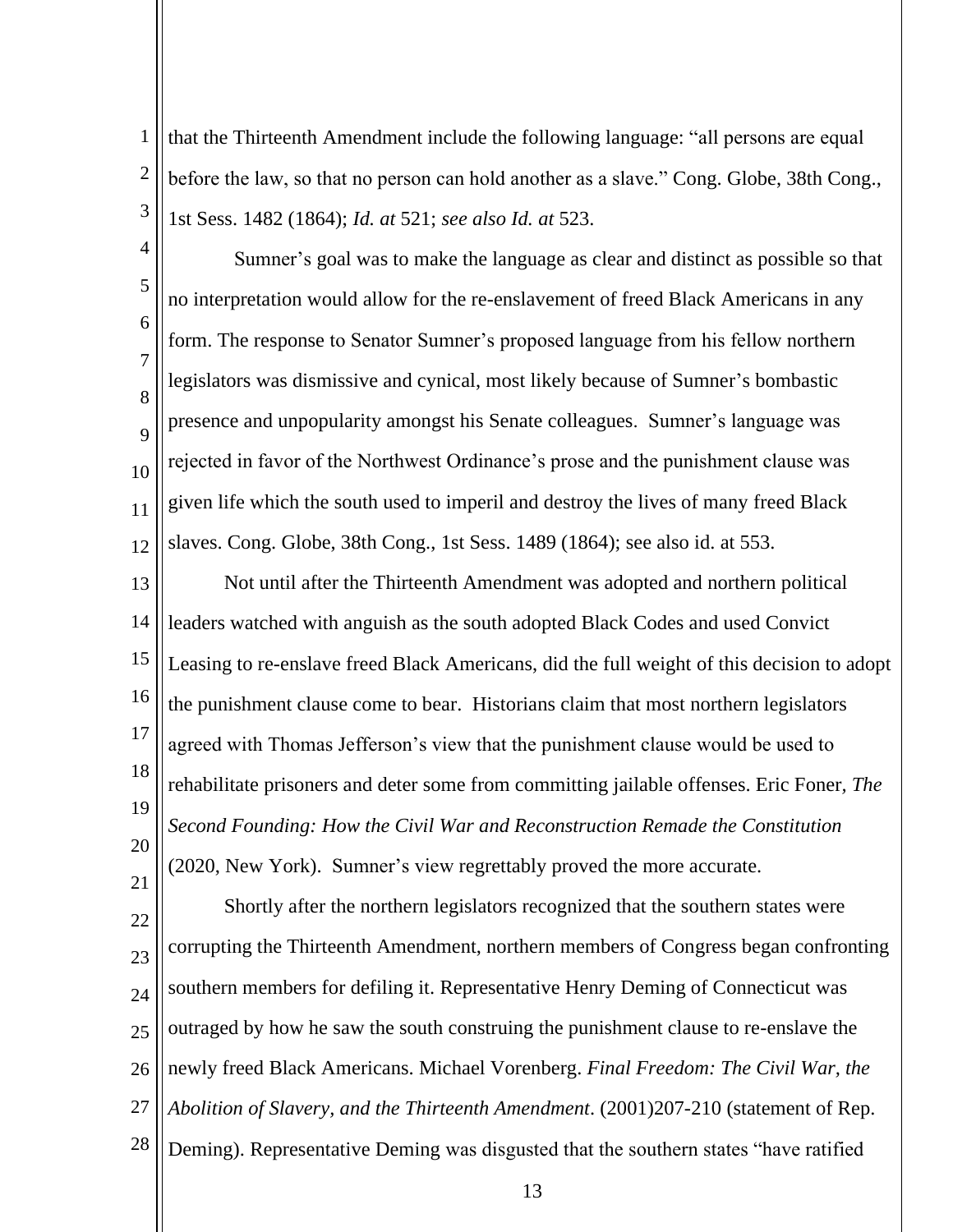1 2 3 4 [the Thirteenth Amendment] with a construction that it merely abolishes the infamy of buying, selling, and owning human beings; and under the exceptional clause reconstructed selling black men into slavery for petty larceny." *Id.* (statement of Rep. Deming).

5 6 7 8  $\overline{Q}$ 10 11 12 13 14 15 16 In referring to the Black Codes that harshly criminalized petty larceny with long prison sentences, Deming acknowledged that the south was "selling black men into slavery" without remorse. Representative Burton Cook of Illinois condemned southern states enactment of Black Codes and the subsequent leasing of convicts when he referenced the vagrancy laws that captured so many newly freed Blacks and placed them into prison: "laws which, under the pretense of selling these men as vagrants, are calculated and intended to reduce them to slavery again; and laws which provide for selling these men into slavery in punishment of crimes of the slightest magnitude." Cong. Globe, 39th Cong., 1st Sess. 1123 (1866) (statement of Rep. Cook). Representative Cook continued stating that these laws "reduced the freedom virtually to the condition of slavery and established a system of slavery." *Id.* at 1124.

17 18 19 20 21 22 23  $24$ 25 Representative Thaddeus Stevens of Pennsylvania was vehement in his opposition to the south's use of the punishment clause to re-enslave freed Black slaves and evade the clear intent of the Thirteenth Amendment to abolish slavery: "under the pretense of the punishment clause, they are taking men for . . . assault and battery and selling them into bondage for ninety-nine years." Cong. Globe, 39th Cong., 1st Sess. 655 (1866) (statement of Rep. Stevens). Representative Stevens believed that the southern states were using the punishment clause as an "excuse" to continue to extricate free labor from Black citizens. *Id*. (statement of Rep. Stevens).

26 27 28 Thus, northern legislators were unquestionably offended and outraged at the south's use of Black Codes and Convict Leasing to re-enslave the very individuals that the Thirteenth Amendment had meant to free. That the south was using language within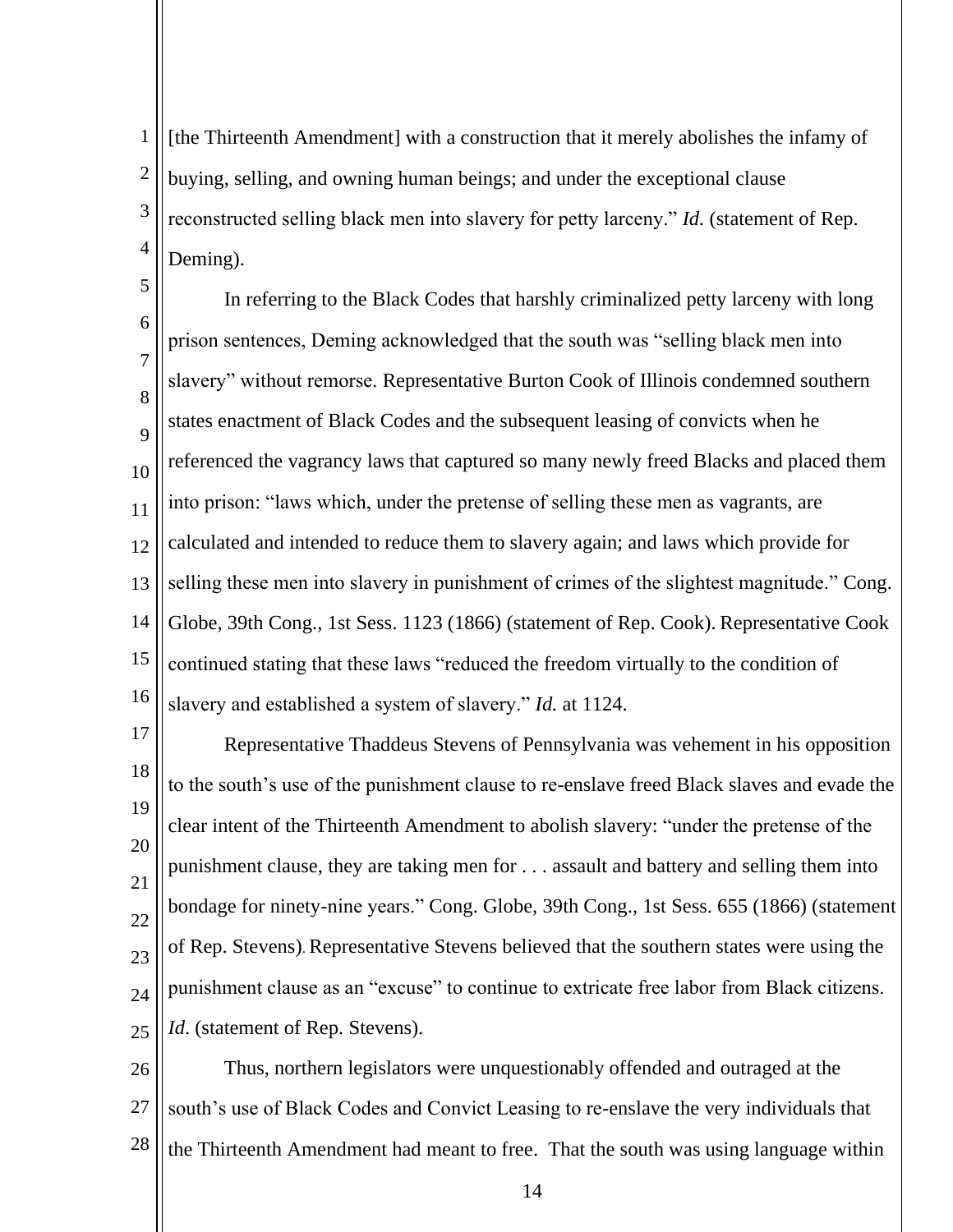1 2 3 4 5 6 7 8  $\overline{Q}$ the Thirteenth Amendment to re-enslave the newly freed Black Americans must have been particularly galling to these northern political leaders. The punishment clause was never intended to be used for that purpose—the continuation of private chattel slavery. The reaction of so many northern lawmakers to the south's abuse of the punishment clause is very strong evidence that private for-profit slavery was never an intended interpretation of the Thirteenth Amendment. That this punishment clause loophole had been created and exploited to re-enslave dozens of thousands of free Black men and women forced these northern legislators into further action.

10 11 12 **D. Congress is forced to pass the Fourteenth and Fifteenth Amendments as well as the Civil Rights Act of 1866 and 1874 to curtail the South's attempts to re-enslave free Black Americans.**

13 14 15 16 17 18 19 20 21 22 23 24 25 26 27 28 Because the southern states had corrupted the Thirteenth Amendment's attempt to fully eradicate slavery throughout the nation, Congress was compelled to act to stamp out the Black Codes and Convict Leasing regime that had grown into a devastating situation for many Black Americans freed from slavery. Had the punishment clause been intended to support private for-profit incarceration, then there would have been no need for Congressional action and yet we see that Congress acted repeatedly to try to instrumentalize the freedoms promised in the Thirteenth Amendment. Northern legislators enacted the Civil Rights Acts of 1866 and 1875. Eric Foner*, Reconstruction, America's Unfinished Revolution* (Updated Edition, 2002)553-56, 587. Further, the Fourteenth and Fifteenth Amendments were adopted to further strengthen the voting rights and equal protection rights of the freed slaves. *Id.* Additional Congressional action was necessary in the passage of the Enforcement Acts and the Reconstruction Acts. *Id.* These Congressional actions show that contemporaneous legislators intended to cover and reverse activity undertaken by the southern states as they patched holes exploited by those southern actors.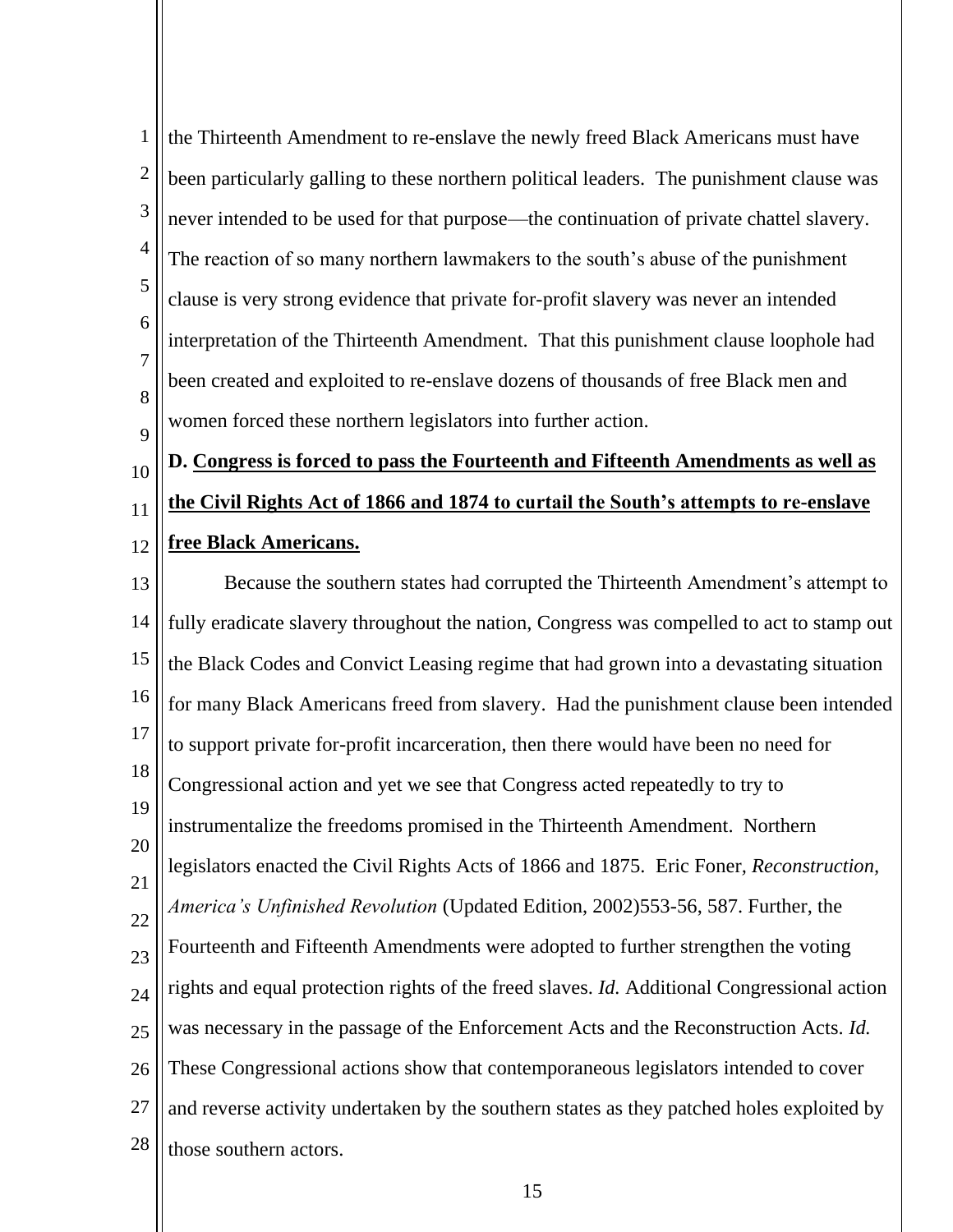| $\mathbf{1}$   | The historical evidence is clear, when the southern states adopted Black Codes and         |  |
|----------------|--------------------------------------------------------------------------------------------|--|
| $\overline{2}$ | enlarged Convict Leasing to reinstitute private chattel slavery, the northern legislators  |  |
| 3              | responded with powerful legislative enactments to curtail the continuation of private      |  |
| $\overline{4}$ | incarceration, by way of the Civil Rights Acts of 1866 and 1875 as well as through the     |  |
| 5              | Reconstruction Amendments to the U.S. Constitution. Simply stated, private for-profit      |  |
| 6              | incarceration violates the Thirteenth Amendment. This was true in the era of Black         |  |
| 7              | Codes and Convict Leasing, and it remains true today in the era of CoreCivic, the GEO      |  |
| 8<br>9         | Group and private prison corporations.                                                     |  |
| 10             | <b>CONCLUSION</b>                                                                          |  |
| 11             | The Thirteenth Amendment was never intended to enable, allow, or abide private             |  |
| 12             | for-profit incarceration. At different times in United States history, this truth has been |  |
| 13             | tested. Directly following the Civil War, efforts to evade the Thirteenth Amendment's      |  |
| 14             | prohibition against slavery were attempted through Black Codes and Convict Leasing.        |  |
| 15             | These pernicious practices took decades to weed out through court action and               |  |
| 16             | congressional enactments. Today, attempts to evade the Thirteenth Amendment's              |  |
| 17             | prohibition against slavery are being tested again using private, for-profit corporations  |  |
| 18             | who bid for, buy and sell, and extort prison labor from U.S. citizen prisoners, many of    |  |
| 19             | whom are African American. This practice has persisted for too long (since the late        |  |
| 20             | 1970s). The time has come for the federal courts and Congress to step in and find this     |  |
| 21             | practice of private profiteering from incarceration to be unconstitutional as violative of |  |
| 22<br>23       | the Thirteenth Amendment.                                                                  |  |
| 24             |                                                                                            |  |
| 25             |                                                                                            |  |
| 26             |                                                                                            |  |
| 27             |                                                                                            |  |
| $28\,$         |                                                                                            |  |
|                |                                                                                            |  |

16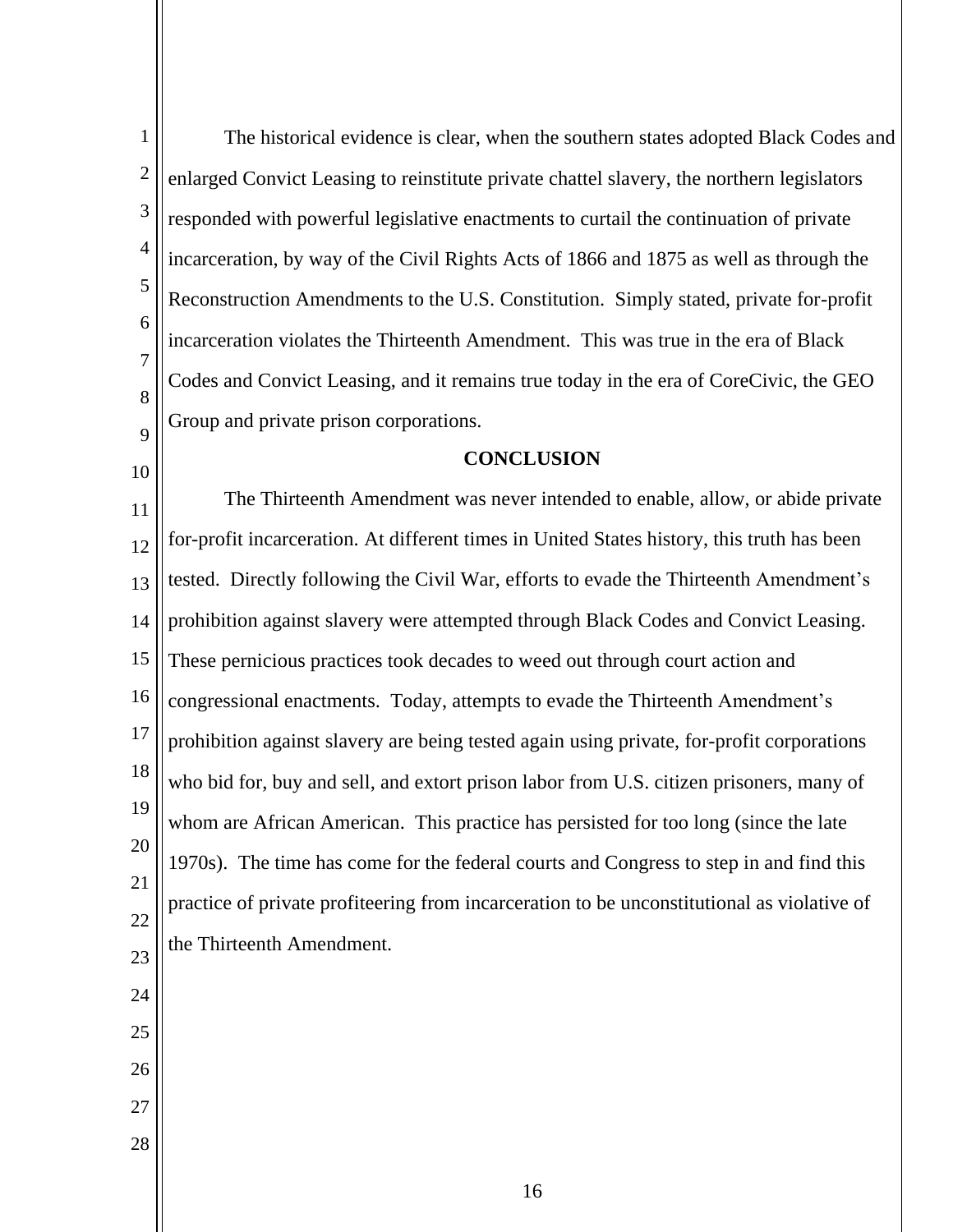| $\,1\,$        | DATED: June 24, 2021                  |
|----------------|---------------------------------------|
| $\overline{2}$ |                                       |
| 3              | By:                                   |
| $\overline{4}$ | Amy Pritchard<br>17 Possum Song Trail |
| 5              | Perryville, AR 72126<br>206.351.9391  |
| 6              | ampritchard@gmail.com                 |
| $\tau$         | Attorney for Amici                    |
| 8              |                                       |
| 9              |                                       |
| 10             |                                       |
| 11             |                                       |
| 12             |                                       |
| 13             |                                       |
| 14             |                                       |
| 15             |                                       |
| 16             |                                       |
| $17\,$         |                                       |
| 18             |                                       |
| 19             |                                       |
| 20             |                                       |
| 21             |                                       |
| 22             |                                       |
| 23             |                                       |
| 24             |                                       |
| 25             |                                       |
| 26             |                                       |
| 27             |                                       |
| 28             |                                       |
|                | 17                                    |